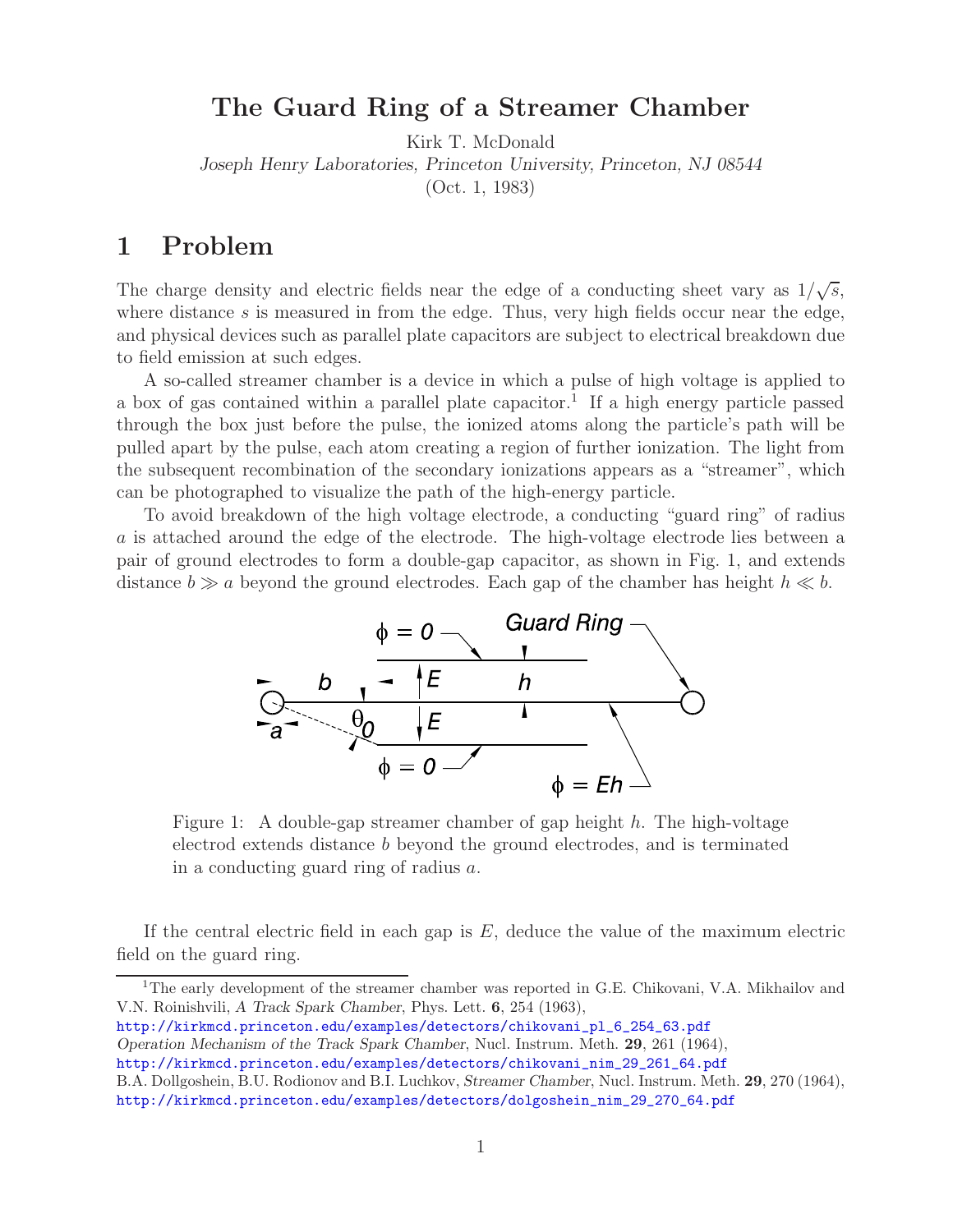This problem may be analyzed by considering the two-dimensional region of radius b centered on the guard ring. The boundary condition at  $r = b$  is approximately,

$$
\phi(r=b) \simeq \begin{cases} Eh(1-\theta/\theta_0), & |\theta| < \theta_0, \\ 0, & \theta_0 < |\theta|\pi, \end{cases}
$$
 (1)

where  $\theta_0 \approx h/b \ll 1$ , and h is the gap height.

## **2 Solution**

The approach is to consider the electrostatic problem of the two dimensional region  $a < r < b$ ,  $0 \le \theta \le \alpha$ , where  $\alpha \to 2\pi$ , in cylindrical coordinates  $(r, \theta)$ , as shown in Fig. 2. This region is bounded by conducting surfaces held at potential  $Eh$ , except for the surface at  $r = b$  where condition (2) holds.



Figure 2: The two-dimensional region  $a < r < b$ ,  $0 < \theta < \alpha$  used to analyze the streamer-chamber guard ring.

Since we are interested in the electric fields, it is equivalent to consider the slightly simpler problem obtained by subtracting potential  $\phi = Eh$  everywhere. Then, the boundary conditions are that  $\phi = 0$  for  $r = a$  and for  $\theta = 0$  and  $\alpha$ , and,

$$
\phi(r=b) \simeq \begin{cases}\n- Eh\theta/\theta_0, & |\theta| < \theta_0, \\
-Eh, & \theta_0 < |\theta|\pi,\n\end{cases}
$$
\n(2)

for  $r = b$ .

Laplace's equation,  $\nabla^2 \phi = 0$ , holds for the potential in the interior of the region. The general form a series expansion for  $\phi$  in such a region is,

$$
\phi(r,\theta) = \sum_{n=1}^{\infty} \left[ a_n \left( \frac{r}{a} \right)^{k_n} + b_n \left( \frac{a}{r} \right)^{k_n} \right] \left[ c_n \cos k_n \theta + d_n \sin k_n \theta \right]. \tag{3}
$$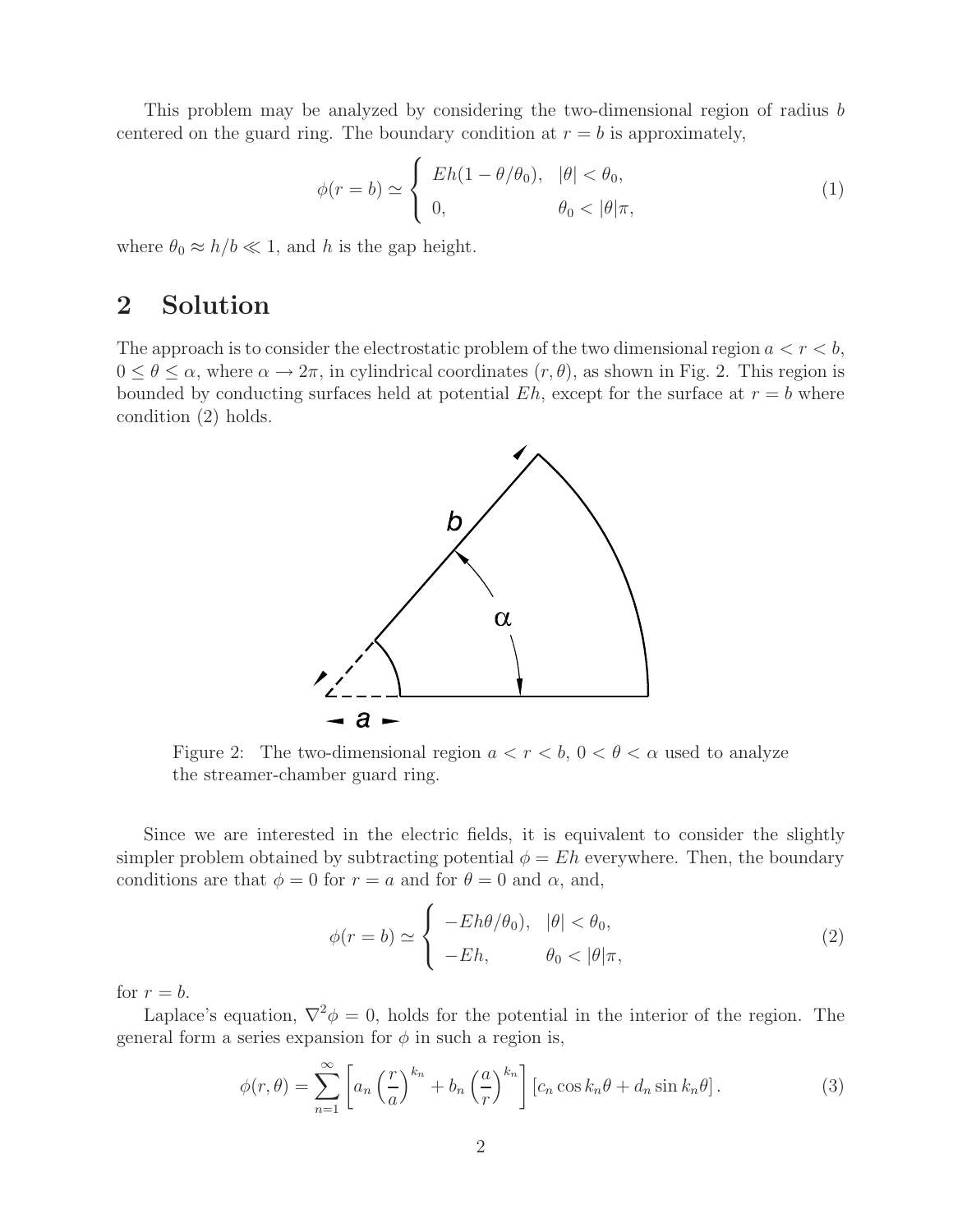Since  $\phi(r, 0) = 0 = \phi(r, \alpha)$ , the angular factors can only be  $\sin(n\pi\theta/\alpha) = \sin(n\theta/2)$  for  $\alpha = 2\pi$ . Since the radial extent includes neither the orgin nor  $\infty$ , factors of both  $r^{n/2}$  and  $r^{-n/2}$  can occur. Thus, the potential can be written,

$$
\phi(r,\theta) = \sum_{n=1}^{\infty} \left[ a_n \left( \frac{r}{a} \right)^{n/2} + b_n \left( \frac{a}{r} \right)^{n/2} \right] \sin \frac{n\theta}{2}.
$$
 (4)

The use of factors  $r/a$  and  $a/r$  is convenient for enforcing the boundary condition  $\phi(a, \theta) = 0$ , since this simply requires  $b_n = -a_n$ .

For the electric field, we find,

$$
E_r = -\frac{\partial \phi}{\partial r} = -\sum_n \frac{n\pi}{\alpha} a_n \left[ \frac{1}{r} \left( \frac{r}{a} \right)^{n/2} + \frac{1}{r} \left( \frac{a}{r} \right)^{n/2} \right] \sin \frac{n\theta}{2},\tag{5}
$$

$$
E_{\theta} = -\frac{1}{r}\frac{\partial\phi}{\partial\theta} = -\sum_{n} \frac{n}{2} a_n \left[ \frac{1}{r} \left(\frac{r}{a}\right)^{n/2} - \frac{1}{r} \left(\frac{a}{r}\right)^{n/2} \right] \cos\frac{n\theta}{2}
$$
(6)

At  $r = a$ ,  $E_{\theta} = 0$ . At  $\theta = 0$ ,  $E_r = 0$ , as expected. At  $r = a$ ,

$$
E_r = -\frac{1}{a} \sum_n n a_n \sin \frac{n\theta}{2}.
$$
 (7)

At  $\theta = 0$ ,

$$
E_{\theta} = -\frac{1}{2r} \sum_{n} n a_n \left[ \left( \frac{r}{a} \right)^{n/2} - \left( \frac{a}{r} \right)^{n/2} \right]. \tag{8}
$$

As expected,  $E_{\theta}$  vanishes on the conducting surface  $r = a$ .

We use the boundary condition (2) at  $r = b$  to determine the coefficients  $a_n$ . Inserting (4) in (2), multiplying by  $\sin(n\theta/2)$  and integrating from 0 to  $\pi$ , we find,

$$
n a_n = \frac{2Eh}{\pi} \left(\frac{a}{b}\right)^{n/2} \left(\cos \frac{n\pi}{2} - \frac{2}{n\theta_0} \sin \frac{n\theta_0}{2}\right).
$$
 (9)

To obtain this, we ignored the small terms proportional to  $(a/b)^{n/2}$  in  $\phi(r = b)$  compared to those proportional to  $(b/a)^{n/2}$ .

From (7), the field on the surface of the guard cylinder is,

$$
E_r(r=a) = -\frac{2Eh}{\pi a} \sum_n \left(\frac{a}{b}\right)^{n/2} \left(\cos\frac{n\pi}{2} - \frac{2}{n\theta_0}\sin\frac{n\theta_0}{2}\right) \sin\frac{n\theta}{2}.
$$
 (10)

Since  $a/b$  is very small, it suffices to keep only the first term, which is maximal at  $\theta = \pi$ ,

$$
E_{r,\max}(r=a) \simeq \frac{2Eh}{\pi\sqrt{ab}}.\tag{11}
$$

As desired, the field on the guard ring satisfies  $E_{r,\text{max}} < E$  for reasonable values of a, b and h.